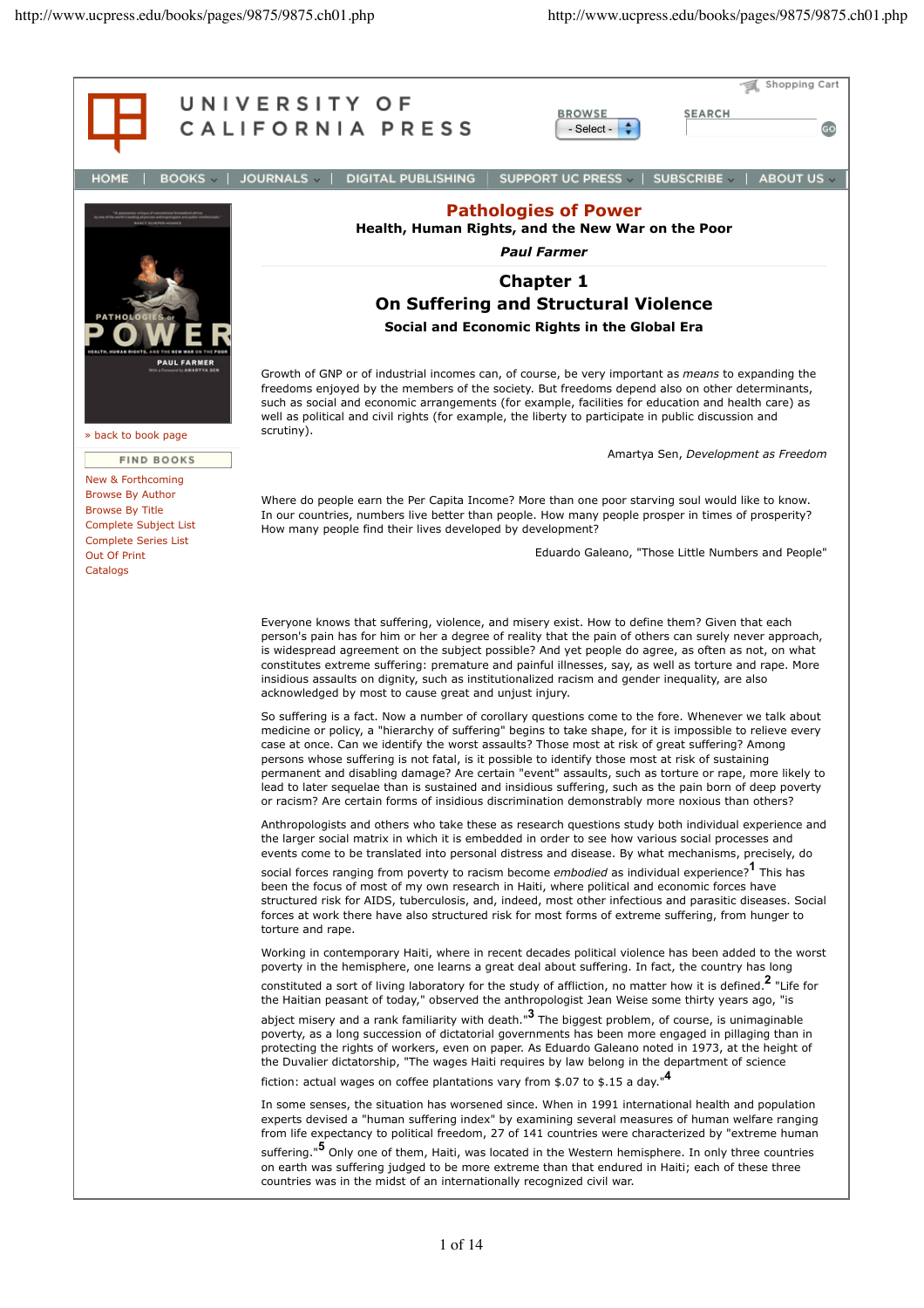Suffering is certainly a recurrent and expected condition in Haiti's Central Plateau, where everyday life has felt, often enough, like war. "You get up in the morning," observed one young widow with four children, "and it's the fight for food and wood and water." If initially struck by the austere beauty of the region's steep mountains and clement weather, long-term visitors come to see the Central Plateau in much the same manner as its inhabitants do: a chalky and arid land hostile to the best efforts of the peasant farmers who live here. Landlessness is widespread and so, consequently, is hunger. All the standard measures reveal how tenuous is the peasantry's hold on survival. Life expectancy at birth is less than fifty years, in large part because as many as two of every ten infants die before their

first birthday.**6** Tuberculosis and AIDS are the leading causes of death among adults; among children, diarrheal disease, measles, and tetanus ravage the undernourished.**<sup>7</sup>**

But the experience of suffering, it's often noted, is not effectively conveyed by statistics or graphs. In fact, the suffering of the world's poor intrudes only rarely into the consciousness of the affluent, even when our affluence may be shown to have direct relation to their suffering. This is true even when spectacular human rights violations are at issue, and it is even more true when the topic at hand is

the everyday violation of social and economic rights.**8** Because the "texture" of dire affliction is better

felt in the gritty details of biography, I introduce the stories of Acéphie Joseph and Chouchou Louis.**<sup>9</sup>** Since any example begs the question of its relevance, I will argue at the outset that the stories of Acéphie and Chouchou are anything but "anecdotal." In the eyes of the epidemiologist as well as the political analyst, they suffered and died in exemplary fashion. Millions of people living in similar circumstances can expect to meet similar fates. What these victims, past and present, share are not personal or psychological attributes. They do not share culture or language or a certain race. What they share, rather, is the experience of occupying the bottom rung of the social ladder in inegalitarian societies.

## **Acéphie's Story**

For the wound of the daughter of my people is my heart wounded, I mourn, and dismay has taken hold of me. Is there no balm in Gilead? Is there no physician there? Why then has the health of the daughter of my people not been restored? O that my head were waters, and my eyes a fountain of tears, that I might weep day and night for the slain of the daughter of my people!

Jeremiah 8:22-9:1

Kay, a community of fewer than three thousand people, stretches along an unpaved road that cuts north and east into Haiti's Central Plateau. Striking out from Port-au-Prince, the capital, it can take several hours to reach Kay, especially if one travels during the rainy season, when the chief thoroughfare through central Haiti turns into a muddy, snaking path. But even in the dry season, the journey gives one an impression of isolation, insularity. The impression is misleading, as the village owes its existence to a project conceived in the Haitian capital and drafted in Washington, D.C.: Kay is a settlement of refugees, substantially composed of peasant farmers displaced more than forty years

ago by the construction of Haiti's largest dam.**<sup>10</sup>**

Before 1956, the village of Kay was situated in a fertile valley, and through it ran the Rivière Artibonite, Haiti's largest river. For generations, thousands of families had farmed the broad and gently sloping banks of the river, selling rice, bananas, millet, corn, and sugarcane in regional markets. Harvests were, by all reports, bountiful; life there is now recalled as idyllic. When the valley was flooded, the majority of the local population was forced up into the stony hills on either side of the new reservoir. By all the standard measures, the "water refugees" became exceedingly poor; the older people often blame their poverty on the massive buttress dam a few miles away, bitterly noting that it brought them neither electricity nor water.

In 1983, when I began working in the Central Plateau, AIDS was already afflicting an ever-increasing number of city dwellers but was unknown in areas as rural as Kay. Acéphie Joseph was one of the first villagers to die of the new syndrome. But her illness, which ended in 1991, was merely the latest in a string of tragedies that she and her parents readily linked together in a long lamentation, by now familiar to those who tend the region's sick.

The litany begins, usually, down in the valley, now hidden under the still surface of the lake. Both Acéphie's parents came from families who had made a decent living by farming fertile tracts of land—their "ancestors' gardens"—and selling much of their produce. Her father tilled the soil, and his wife, a tall and wearily elegant woman not nearly as old as she looks, was a "Madame Sarah," a market woman. "If it weren't for the dam," he once assured me, "we'd be just fine now. Acéphie, too." The Josephs' home was drowned, along with most of their belongings, their crops, and the graves of their ancestors.

Refugees from the rising water, the Josephs built a miserable lean-to on a knoll of high land jutting into the new reservoir. They remained poised on their knoll for some years; Acéphie and her twin brother were born there. I asked what had induced them to move higher up the hill, to build a house on the hard stone embankment of a dusty road. "Our hut was too near the water," replied their father. "I was afraid one of the children would fall into the lake and drown. Their mother had to be away selling; I was trying to make a garden in this terrible soil. There was no one to keep an eye on them."

Acéphie attended primary school in a banana-thatched and open shelter in which children and young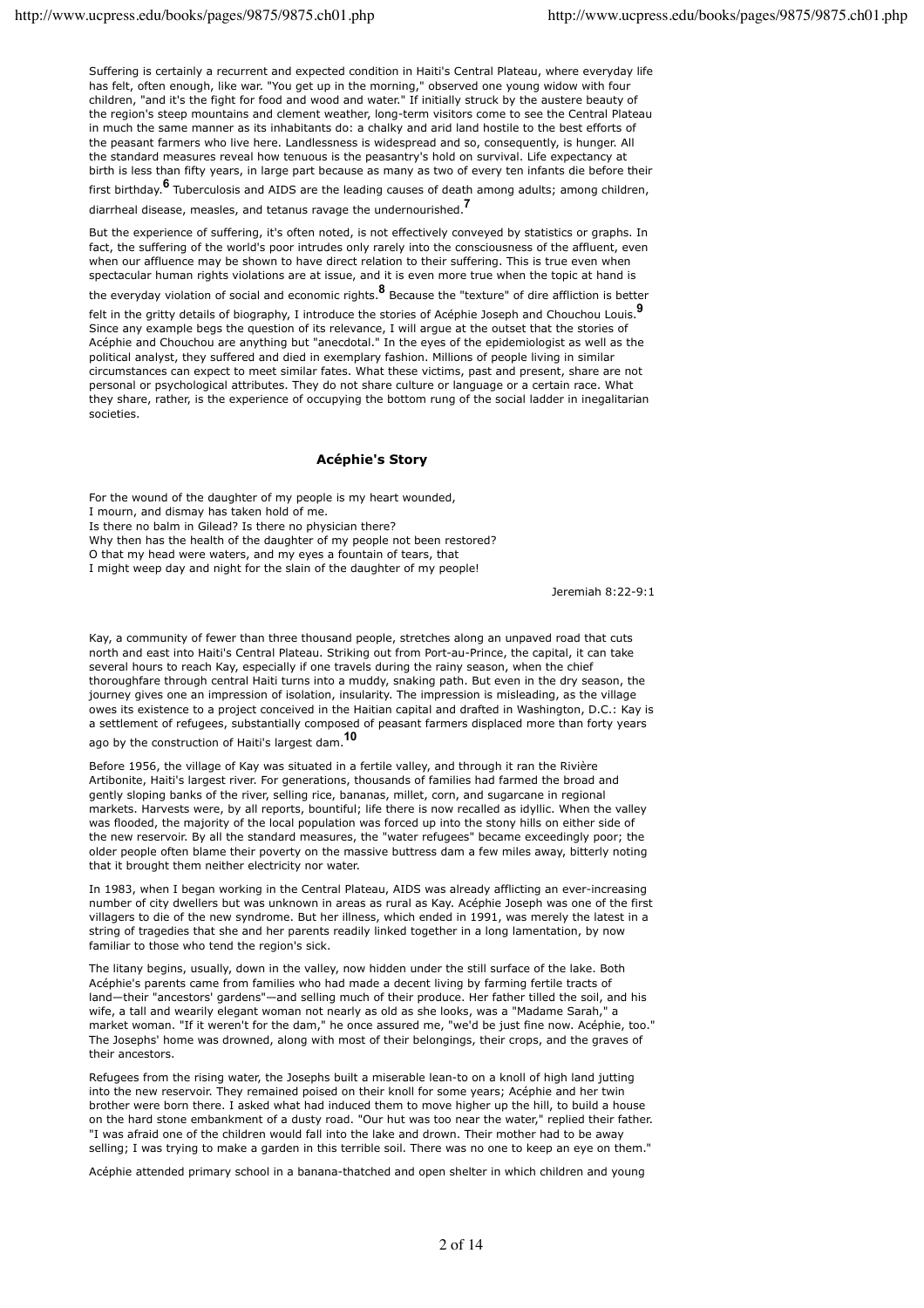adults received the rudiments of literacy in Kay. "She was the nicest of the Joseph sisters," recalled one of her classmates. "And she was as pretty as she was nice." Acéphie's beauty—she was tall and fine-featured, with enormous dark eyes—and her vulnerability may have sealed her fate as early as 1984. Though still in primary school then, she was already nineteen years old; it was time for her to help generate income for her family, which was sinking deeper and deeper into poverty. Acéphie began to help her mother by carrying produce to a local market on Friday mornings. On foot or with a donkey, it takes over an hour and a half to reach the market, and the road leads right through Péligre, site of the dam and a military barracks. The soldiers liked to watch the parade of women on Friday mornings. Sometimes they taxed them, literally, with haphazardly imposed fines; sometimes they levied a toll of flirtatious banter.

Such flirtation is seldom rejected, at least openly. In rural Haiti, entrenched poverty made the soldiers—the region's only salaried men—ever so much more attractive. Hunger was a near-daily occurrence for the Joseph family; the times were as bad as those right after the flooding of the valley. And so when Acéphie's good looks caught the eye of Captain Jacques Honorat, a native of Belladère formerly stationed in Port-au-Prince, she returned his gaze.

Acéphie knew, as did everyone in the area, that Honorat had a wife and children. He was known, in fact, to have more than one regular partner. But Acéphie was taken in by his persistence, and when he went to speak to her parents, a long-term liaison was, from the outset, a serious possibility:

What would you have me do? I could tell that the old people were uncomfortable, worried; but they didn't say no. They didn't tell me to stay away from him. I wish they had, but how could they have known? . . . I knew it was a bad idea then, but I just didn't know why. I never dreamed he would give me a bad illness, never! I looked around and saw how poor we all were, how the old people were finished . . . What would you have me do? It was a way out, that's how I saw it.

Acéphie and Honorat were sexual partners only briefly—for less than a month, according to Acéphie. Shortly thereafter, Honorat fell ill with unexplained fevers and kept to the company of his wife in Péligre. As Acéphie was looking for a *moun prensipal*—a "main man"—she tried to forget about the soldier. Still, it was shocking to hear, a few months after they parted, that he was dead.

Acéphie was at a crucial juncture in her life. Returning to school was out of the question. After some casting about, she went to Mirebalais, the nearest town, and began a course in what she euphemistically termed a "cooking school." The school—really just an ambitious woman's courtyard —prepared poor girls like Acéphie for their inevitable turn as servants in the city. Indeed, becoming a maid was fast developing into one of the rare growth industries in Haiti, and, as much as Acéphie's proud mother hated to think of her daughter reduced to servitude, she could offer no viable alternative.

And so Acéphie, twenty-two years old, went off to Port-au-Prince, where she found a job as a housekeeper for a middle-class Haitian woman who worked for the U.S. embassy. Acéphie's looks and manners kept her out of the backyard, the traditional milieu of Haitian servants. She was designated as the maid who, in addition to cleaning, answered the door and the phone. Although Acéphie was not paid well—she received thirty dollars each month—she recalled the gnawing hunger in her home village and managed to save a bit of money for her parents and siblings.

Still looking for a *moun prensipal,* Acéphie began seeing Blanco Nerette, a young man with origins similar to her own: Blanco's parents were also "water refugees," and Acéphie had known him when they were both attending the parochial school in Kay. Blanco had done well for himself, by Kay standards: he chauffeured a small bus between the Central Plateau and the capital. In a setting in which the unemployment rate was greater than 60 percent, he could command considerable respect, and he turned his attentions to Acéphie. They planned to marry, she later recalled, and started pooling their resources.

Acéphie remained at the "embassy woman's" house for more than three years, staying until she discovered that she was pregnant. As soon as she told Blanco, she could see him becoming skittish. Nor was her employer pleased: it is considered unsightly to have a pregnant servant. And so Acéphie returned to Kay, where she had a difficult pregnancy. Blanco came to see her once or twice. They had a disagreement, and then she heard nothing more from him. Following the birth of her daughter, Acéphie was sapped by repeated infections. A regular visitor to our clinic, she was soon diagnosed with AIDS.

Within months of her daughter's birth, Acéphie's life was consumed with managing her own drenching night sweats and debilitating diarrhea while attempting to care for the child. "We both need diapers now," she remarked bitterly, toward the end of her life. As political violence hampered her doctors' ability to open the clinic, Acéphie was faced each day not only with diarrhea but also with a persistent lassitude. As she became more and more gaunt, some villagers suggested that Acéphie was the victim of sorcery. Others recalled her liaison with the soldier and her work as a servant in the city, by then widely considered to be risk factors for AIDS. Acéphie herself knew that she had AIDS, although she was more apt to refer to herself as suffering from a disorder brought on by her work as a servant: "All that ironing, and then opening a refrigerator." She died far from refrigerators or other amenities as her family and caregivers stood by helplessly.

But this is not simply the story of Acéphie and her daughter, also infected with the virus. There is also Jacques Honorat's first wife, who each year grows thinner. After Honorat's death, she found herself desperate, with no means of feeding her five hungry children, two of whom were also ill. Her subsequent union was again with a soldier. Honorat had at least two other partners, both of them poor peasant women, in the Central Plateau. One is HIV-positive and has two sickly children. And there is Blanco, still a handsome young man, apparently in good health, plying the roads from Mirebalais to Port-au-Prince. Who knows if he carries the virus? As a chauffeur, he has plenty of girlfriends.

Nor is this simply the story of those infected with HIV. The pain of Acéphie's mother and twin brother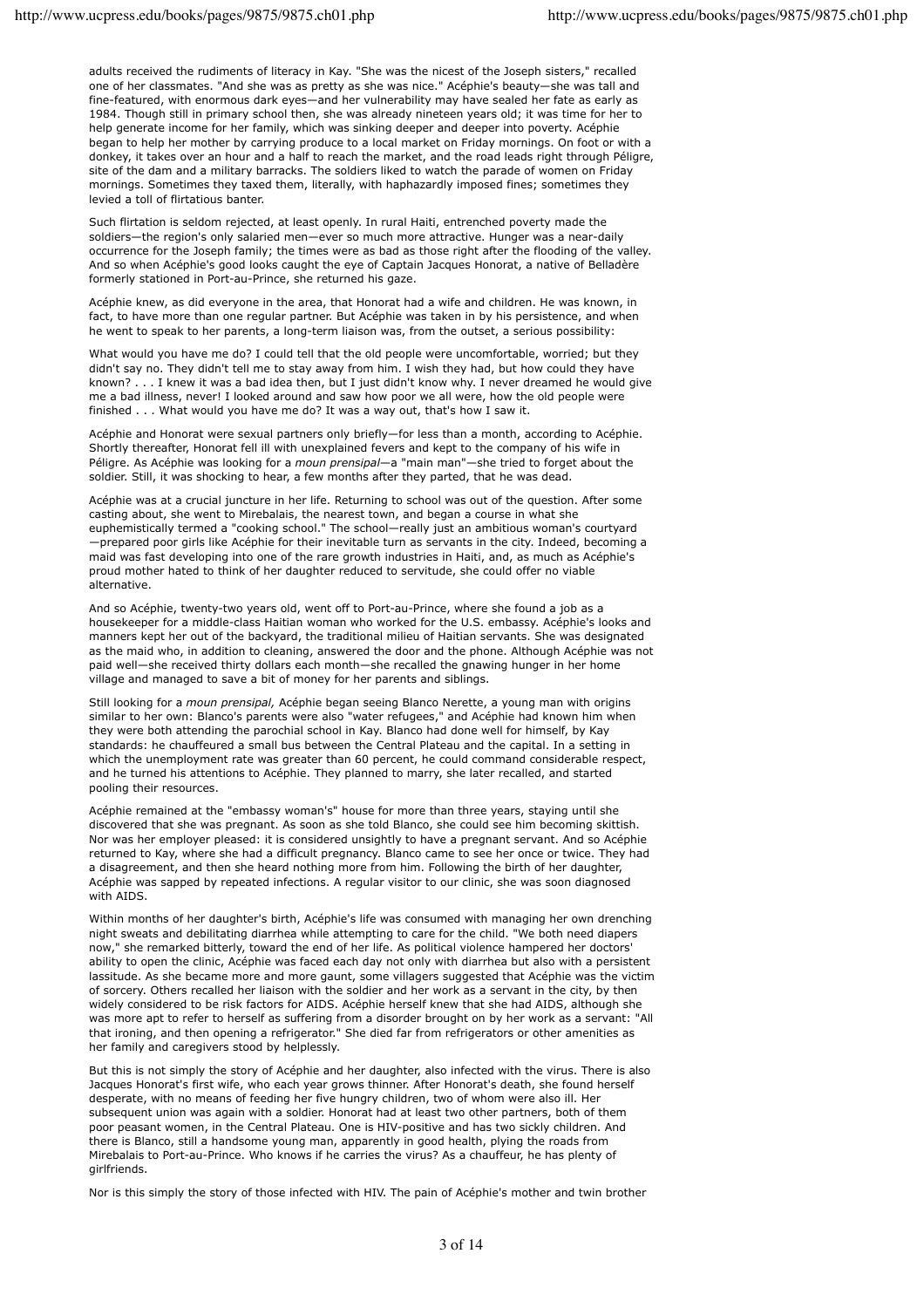was manifestly intense. But few understood her father's anguish. Shortly after Acéphie's death, he hanged himself with a length of rope.

### **Chouchou's Story**

I never found the order I searched for but always a sinister and well-planned disorder that increases in the hands of those who hold power while the others who clamor for a more kindly world a world with less hunger and more hopefulness die of torture in the prisons. Don't come any closer there's a stench of carrion surrounding me.

Claribel Alegría, "From the Bridge"

Chouchou Louis grew up not far from Kay, in another small village in the steep and infertile highlands of Haiti's Central Plateau. He attended primary school for a couple of years but was forced to drop out when his mother died. Then, in his early teens, Chouchou joined his father and an older sister in tending their hillside garden. In short, there was nothing remarkable about Chouchou's childhood. It was brief and harsh, like most in rural Haiti.

Throughout the 1980s, church activities formed Chouchou's sole distraction. These were hard years for the Haitian poor, beaten down by a family dictatorship well into its third decade. The Duvaliers, father and son, ruled through violence, largely directed at people whose conditions of existence were similar to those of Chouchou Louis. Although many tried to flee, often by boat, U.S. policy maintained that Haitian asylum-seekers were "economic refugees." As part of a 1981 agreement between the administrations of Ronald Reagan and Jean-Claude Duvalier (known as "Baby Doc"), refugees seized by the U.S. Coast Guard on the high seas were summarily returned to Haiti. During the first ten years of the accord, approximately twenty-three thousand Haitians applied for political asylum in the United States. Eight applications were approved.**<sup>11</sup>**

A growing Haitian pro-democracy movement led to the flight of Duvalier in February 1986. Chouchou Louis, who must have been about twenty years old when "Baby Doc" fell, shortly thereafter acquired a small radio. "All he did," recalled his wife, years later, "was work the land, listen to the radio, and go to church." On the radio, Chouchou heard about the people who took over after Duvalier fled. Like many in rural Haiti, Chouchou was distressed to hear that power had been handed to the military, led by hardened *duvaliéristes*. It was this army that the U.S. government termed "Haiti's best bet for democracy." (Hardly a disinterested judgment: the United States had created the modern Haitian army in 1916.) In the eighteen months following Duvalier's departure, more than \$200 million in U.S. aid passed through the hands of the junta.**<sup>12</sup>**

In early 1989, Chouchou moved in with Chantal Brisé, who was pregnant. They were living together when Father Jean-Bertrand Aristide—by then considered the leader of the pro-democracy movement —declared his candidacy for the presidency in the internationally monitored elections of 1990. In December of that year, almost 70 percent of the voters chose Father Aristide from a field of almost a dozen presidential candidates. No run-off election was required—Aristide won this plurality in the first round.

Like most rural Haitians, Chouchou and Chantal welcomed Aristide's election with great joy. For the first time, the poor-Haiti's overwhelming majority, formerly silent-felt they had someone representing their interests in the presidential palace. This is why the subsequent military coup d'état of September 1991 stirred great anger in the countryside, where most Haitians live. Anger was soon followed by sadness, then fear, as the country's repressive machinery, which had been held at bay during the seven months of Aristide's tenure, was speedily reactivated under the patronage of the army.

One day during the month after the coup, Chouchou was sitting in a truck en route to the town of Hinche. Chouchou offered for the consideration of his fellow passengers what Haitians call a *pwen,* a pointed remark intended to say something other than what it literally means. As they bounced along, he began complaining about the condition of the roads, observing that, "if things were as they should be, these roads would have been repaired already." One eyewitness later told me that at no point in the commentary was Aristide's name invoked. But his fellow passengers recognized Chouchou's observations as veiled language deploring the coup. Unfortunately for Chouchou, one of the passengers was an out-of-uniform soldier. At the next checkpoint, the soldier had him seized and dragged from the truck. There, a group of soldiers and their lackeys—their *attachés,* to use the epithet then in favor—immediately began beating Chouchou, in front of the other passengers; they continued to beat him as they brought him to the military barracks in Hinche. A scar on his right temple was a souvenir of his stay in Hinche, which lasted several days.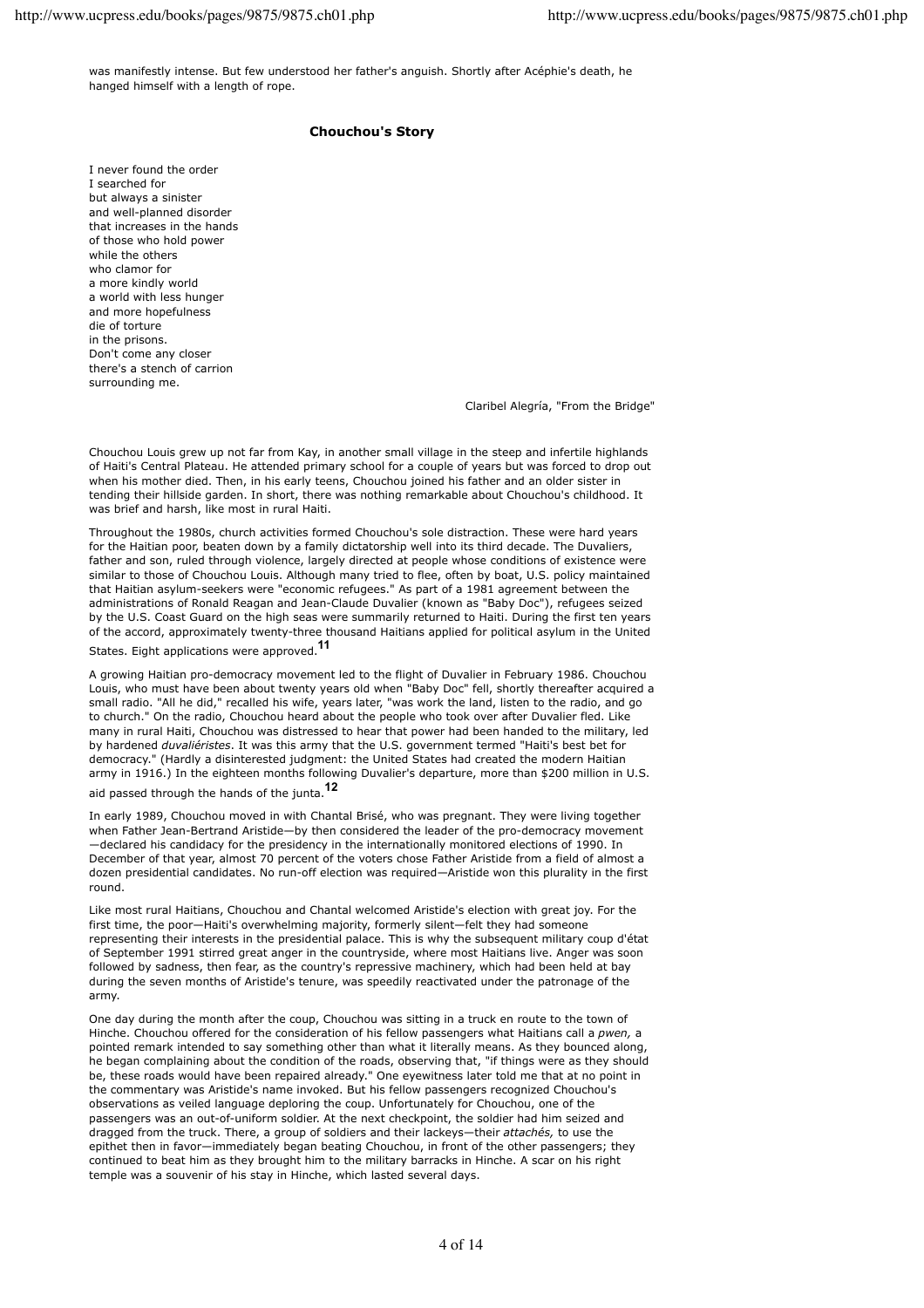Perhaps the worst after-effect of such episodes of brutality was that, in general, they marked the beginning of persecution, not the end. In rural Haiti, any scrape with the law (that is, the military) led to a certain blacklisting. For men like Chouchou, staying out of jail involved keeping the local *attachés* happy, and he did this by avoiding his home village. But Chouchou lived in fear of a second arrest, his wife later told me, and his fears proved to be well-founded.

On January 22, 1992, Chouchou was visiting his sister when he was arrested by two *attachés.* No reason was given for the arrest, and Chouchou's sister regarded as ominous the seizure of the young man's watch and radio. He was roughly marched to the nearest military checkpoint, where he was tortured by soldiers and the *attachés.* One area resident later told us that the prisoner's screams made her children weep with terror.

On January 25, Chouchou was dumped in a ditch to die. The army scarcely took the trouble to circulate the *canard* that he had stolen some bananas. (The Haitian press, by then thoroughly muzzled, did not even broadcast this false version of events; fatal beatings in the countryside did not count as news.) Relatives carried Chouchou back to Chantal and their daughter under the cover of night. By early on the morning of January 26, when I arrived, Chouchou was scarcely recognizable. His face, and especially his left temple, was deformed, swollen, and lacerated; his right temple was also scarred. His mouth was a coagulated pool of dark blood. Lower down, his neck was peculiarly swollen, his throat collared with bruises left by a gun butt. His chest and sides were badly bruised, and he had several fractured ribs. His genitals had been mutilated.

That was his front side; presumably, the brunt of the beatings had come from behind. Chouchou's back and thighs were striped with deep lash marks. His buttocks were macerated, the skin flayed down to the exposed gluteal muscles. Already some of these stigmata appeared to be infected.

Chouchou coughed up more than a liter of blood in his agonal moments. Although I am not a forensic pathologist, my guess is that the proximate cause of his death was pulmonary hemorrhage. Given his respiratory difficulties and the amount of blood he coughed up, it is likely that the beatings caused him to bleed, slowly at first, then catastrophically, into his lungs. His head injuries had not robbed him of his faculties, although it might have been better for him had they done so. It took Chouchou three days to die.

#### **Explaining Versus Making Sense of Suffering**

When we come to you Our rags are torn off us And you listen all over our naked body. As to the cause of our illness One glance at our rags would Tell you more. It is the same cause that wears out Our bodies and our clothes.

The pain in our shoulder comes You say, from the damp; and this is also the reason For the stain on the wall of our flat. So tell us: Where does the damp come from?

Bertolt Brecht, "A Worker's Speech to a Doctor"

Are these stories of suffering emblematic of something other than two tragic and premature deaths? If so, how representative is either of these experiences? Little about Acéphie's story is unique; I have told it in some detail because it brings into relief many of the forces restricting not only her options but those of most Haitian women. Such, in any case, is my opinion after caring for hundreds of poor women with AIDS. Their stories move with a deadly monotony: young women—or teenage girls—fled to Port-au-Prince in an attempt to escape from the harshest poverty; once in the city, each worked as a domestic; none managed to find the financial security that had proven so elusive in the countryside. The women I interviewed were straightforward about the nonvoluntary aspect of their sexual activity:

in their opinions, poverty had forced them into unfavorable unions.**13** Under such conditions, one wonders what to make of the notion of "consensual sex."

What about the murder of Chouchou Louis? International human rights groups estimate that more than three thousand Haitians were killed in the year after the September 1991 coup that overthrew Haiti's first democratically elected government. Almost all were civilians who, like Chouchou, fell into the hands of the military or paramilitary forces. The vast majority of victims were poor peasants, like Chouchou, or urban slum dwellers. But note that the figures just cited are conservative estimates; I can testify that no journalist or human rights observer ever came to count the body of Chouchou Louis.**<sup>14</sup>**

Thus the agony of Acéphie and Chouchou was, in a sense, "modal" suffering. In Haiti, AIDS and political violence are two leading causes of death among young adults. These afflictions are not the result of accident or a *force majeure;* they are the consequence, direct or indirect, of human agency. When the Artibonite Valley was flooded, depriving families like the Josephs of their land, a human decision was behind it; when the Haitian army was endowed with money and unfettered power, human decisions were behind that, too. In fact, some of the same decision makers may have been involved in both cases.

If bureaucrats and soldiers seemed to have unconstrained sway over the lives of the rural poor, the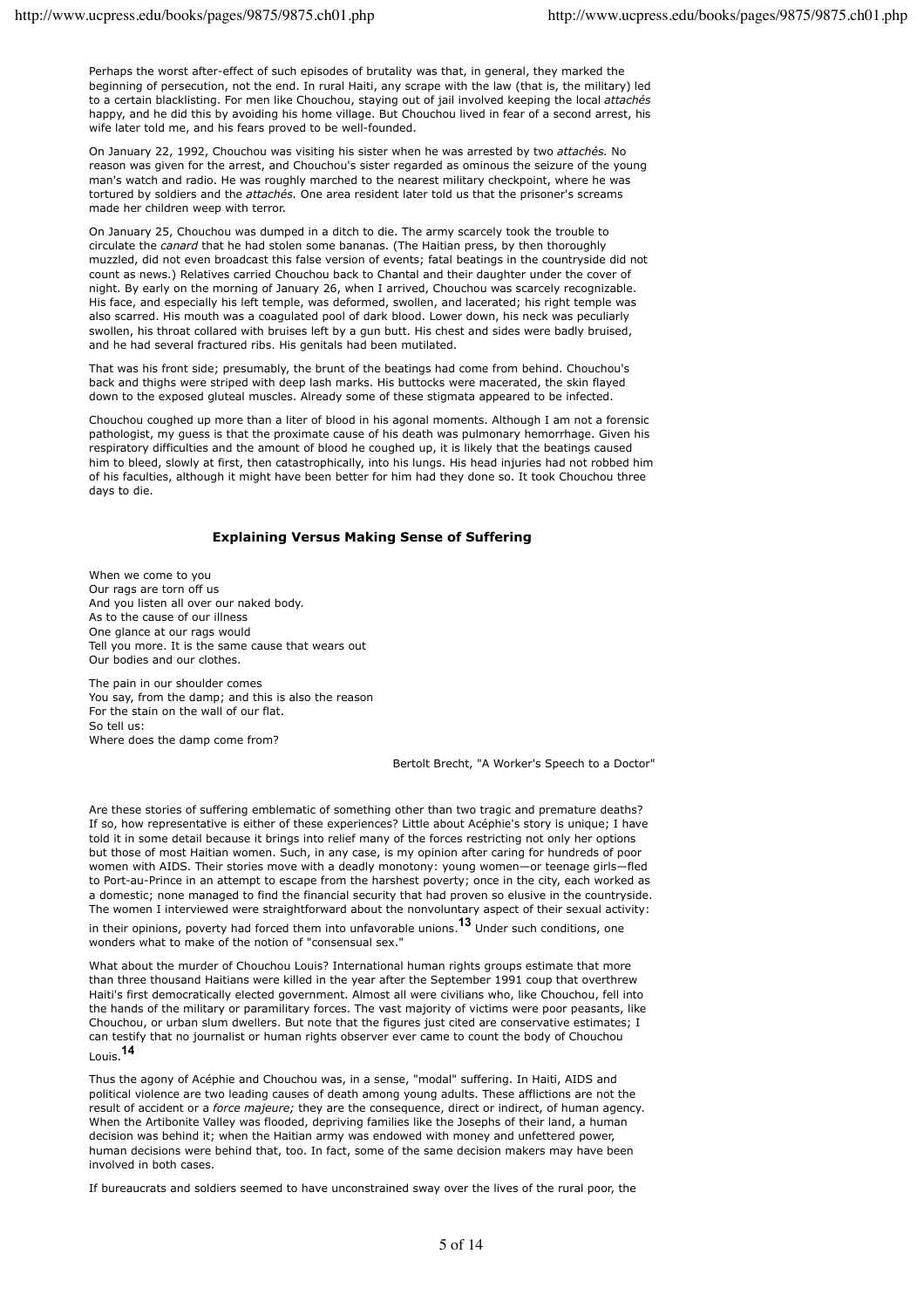agency of Acéphie and Chouchou was, correspondingly, curbed at every turn. These grim biographies suggest that the social and economic forces that have helped to shape the AIDS epidemic are, in every sense, the same forces that led to Chouchou's death and to the larger repression in which it was eclipsed. What's more, both of these individuals were "at risk" of such a fate long before they met the soldiers who altered their destinies. They were both, from the outset, victims of structural violence. The term is apt because such suffering is "structured" by historically given (and often economically driven) processes and forces that conspire—whether through routine, ritual, or, as is

more commonly the case, the hard surfaces of life—to constrain agency.**15** For many, including most of my patients and informants, choices both large and small are limited by racism, sexism, political violence, *and* grinding poverty.

While certain kinds of suffering are readily observable—and the subject of countless films, novels, and poems—structural violence all too often defeats those who would describe it. There are at least three reasons. First, the "exoticization" of suffering as lurid as that endured by Acéphie and Chouchou distances it. The suffering of individuals whose lives and struggles recall our own tends to move us; the suffering of those who are "remote," whether because of geography or culture, is often less affecting.

Second, the sheer weight of the suffering makes it all the more difficult to render: "Knowledge of suffering cannot be conveyed in pure facts and figures, reportings that objectify the suffering of countless persons. The horror of suffering is not only its immensity but the faces of the anonymous

victims who have little voice, let alone rights, in history."**<sup>16</sup>**

Third, the dynamics and distribution of suffering are still poorly understood. Physicians, when fortunate, can alleviate the suffering of the sick. But explaining its distribution requires many minds and resources. Case studies of individuals reveal suffering, they tell us what happens to one or many people; but to explain suffering, one must embed individual biography in the larger matrix of culture, history, and political economy.

In short, it is one thing to make sense of extreme suffering—a universal activity, surely—and quite another to explain it. Life experiences such as those of Acéphie and Chouchou, and of other Haitians living in poverty who shared similar social conditions, must be embedded in ethnography if their representativeness is to be understood. These local understandings must be embedded, in turn, in the

historical system of which Haiti is a part.**17** The weakness of such analyses is, of course, their great distance from personal experience. But the social and economic forces that dictate life choices in Haiti's Central Plateau affect many millions of individuals, and it is in the context of these global forces that the suffering of individuals acquires its own appropriate context.

Similar insights are central to liberation theology, which preoccupies itself with the suffering of the poor. In *The Praxis of Suffering,* Rebecca Chopp notes, "In a variety of forms, liberation theology speaks with those who, through their suffering, call into question the meaning and truth of human

history."**18** Unlike most previous theologies, unlike much modern philosophy, liberation theology attempts to use social analysis both to explain and to deplore human suffering. Its key texts draw our attention not merely to the suffering of the wretched of the earth but also to the forces that promote that suffering. The theologian Leonardo Boff, commenting on one of these texts, observes that it "moves immediately to the structural analysis of these forces and denounces the systems, structures, and mechanisms that 'create a situation where the rich get richer at the expense of the poor, who get even poorer.'{hrs}"**<sup>19</sup>**

Put simply, few liberation theologians reflect on suffering without attempting to understand the mechanisms that produce it. Theirs is a theology that underlines connections. Robert McAfee Brown has these connections, and also the poor, in mind when, paraphrasing the Uruguayan Jesuit Juan Luis Segundo, he observes that "the world that is satisfying to us is the same world that is utterly devastating to them."**<sup>20</sup>**

#### **Making Sense of Structural Violence**

Events of massive, public suffering defy quantitative analysis. How can one really understand statistics citing the death of six million Jews or graphs of third-world starvation? Do numbers really reveal the agony, the interruption, the questions that these victims put to the meaning and nature of our individual lives and life as a whole?

Rebecca Chopp, *The Praxis of Suffering*

My apologies to chance for calling it necessity. My apologies to necessity if I'm mistaken, after all. Please, don't be angry, happiness, that I take you as my due. May my dead be patient with the way my memories fade. My apologies to time for all the world I overlook each second.

Wislawa Szymborska, "Under One Small Star"

How might we discern the nature of structural violence and explore its contribution to human suffering? Can we devise an analytic model, one with explanatory and predictive power, for understanding suffering in a global context? This task, though daunting, is both urgent and feasible if we are to protect and promote human rights.

Our cursory examination of AIDS and political violence in Haiti suggests that analysis must, first, be *geographically broad*. The world as we know it is becoming increasingly interconnected. A corollary of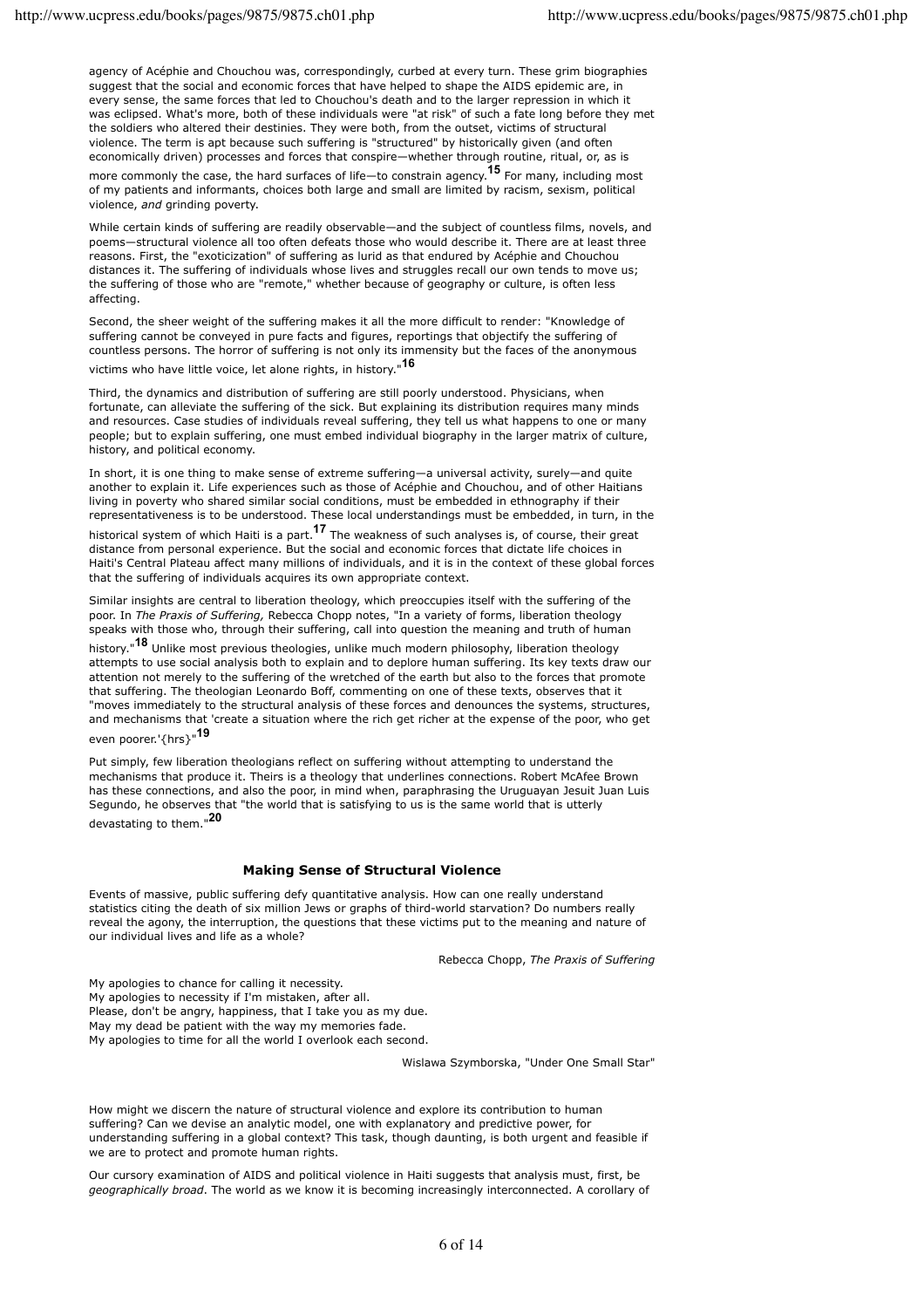this fact is that extreme suffering—especially when on a grand scale, as in genocide—is seldom

divorced from the actions of the powerful.**21** The analysis must also be *historically deep:* not merely deep enough to remind us of events and decisions such as those that deprived Acéphie's parents of their land and founded the Haitian military, but deep enough to recall that modern-day Haitians are the descendants of a people kidnapped from Africa in order to provide our forebears with sugar, coffee, and cotton.**<sup>22</sup>**

Social factors including gender, ethnicity ("race"), and socioeconomic status may each play a role in rendering individuals and groups vulnerable to extreme human suffering. But in most settings these factors by themselves have limited explanatory power. Rather, *simultaneous* consideration of various social "axes" is imperative in efforts to discern a political economy of brutality. Furthermore, such social factors are differentially weighted in different settings and in different times, as even brief consideration of their contributions to extreme suffering suggests. In an essay entitled "Mortality as an Indicator of Economic Success and Failure," Amartya Sen reminds us of the need to move beyond "the cold and often inarticulate statistics of low incomes" to look at the various ways in which agency—what he terms the "capabilities of each person"—is constrained:

There is, of course, plenty of [poverty] in the world in which we live. But more awful is the fact that so many people—including children from disadvantaged backgrounds—are forced to lead miserable and precarious lives and to die prematurely. That predicament relates in general to low incomes, but not just to that. It also reflects inadequate public health provisions and nutritional support, deficiency of social security arrangements, and the absence of social responsibility and of caring governance.**<sup>23</sup>**

To understand the relationship between structural violence and human rights, it is necessary to avoid reductionistic analyses. Sen is understandably concerned to avoid economic reductionism, an occupational hazard in his field. But numerous other analytic traps can also hinder the quest for a sound analytic purchase on the dynamics of human suffering.

### **The Axis of Gender**

Acéphie Joseph and Chouchou Louis shared a similar social status, and each died after contact with the Haitian military. Gender helps to explain why Acéphie died of AIDS and Chouchou from torture. Gender inequality helps to explain why the suffering of Acéphie is much more commonplace than that of Chouchou. Throughout the world, women are confronted with sexism, an ideology that situates them as inferior to men. In 1974, when a group of feminist anthropologists surveyed the status of women living in disparate settings, they could agree that, in every society studied, men dominated political, legal, and economic institutions to varying degrees; in no culture was the status of women

genuinely equal, much less superior, to that of men.**24** This power differential has meant that women's rights are violated in innumerable ways. Although male victims are clearly preponderant in studies of torture, females almost exclusively endure the much more common crimes of domestic violence and rape. In the United States alone, the number of such aggressions is staggering. Taking into account sexual assaults by both intimates and strangers, "one in four women has been the victim of a completed rape and one in four women has been physically battered, according to the results of recent community-based studies."**25** In many societies, crimes of domestic violence and rape are not even discussed and are thus invisible.

In most settings, however, gender alone does not define risk for such assaults on dignity. It is *poor* women who are least well defended against these assaults.**26** This is true not only of domestic violence and rape but also of AIDS and its distribution, as anthropologist Martha Ward points out: "The collection of statistics by ethnicity rather than by socio-economic status obscures the fact that the majority of women with AIDS in the United States are poor. Women are at risk for HIV not because they are African-American or speak Spanish; women are at risk because poverty is the primary and determining condition of their lives."**<sup>27</sup>**

Similarly, only women can experience maternal mortality, a cause of anguish around the world. More than half a million women die each year in childbirth, but not all women face a high risk of this fate. In fact, according to analyses of 1995 statistics, 99.8 percent of these deaths occurred in developing countries.**28** Recent reported maternal mortality rates for Haiti vary, depending on the source, with numbers ranging from 523 deaths per 100,000 live births to the much higher rates of 1,100 and even as high as 1,400 deaths per 100,000 live births. Needless to say, these deaths are almost entirely registered among the poor.**29** Gender bias, as Sen notes, "is a general problem that applies even in Europe and North America in a variety of fields (such as division of family chores, the provision of support for higher training, and so on), but in poorer countries, the disadvantage of women may even apply to the basic fields of health care, nutritional support, and elementary education."**<sup>30</sup>**

### **The Axis of "Race" or Ethnicity**

The idea of "race," which most anthropologists and demographers consider to be a biologically insignificant term, has enormous social currency. Racial classifications have been used to deprive many groups of basic rights and therefore have an important place in considerations of human inequality and suffering. The history of Rwanda and Burundi shows that once-minor ethnic categories—Hutu and Tutsi share language and culture and kinship systems—were lent weight and social meaning by colonial administrators who divided and conquered, deepening social inequalities and then fueling nascent ethnic rivalry. In South Africa, one of the clearest examples of the long-term effects of racism, epidemiologists report that the infant mortality rate among blacks may be as much as ten times higher than that of whites. For black people in South Africa, the proximate cause of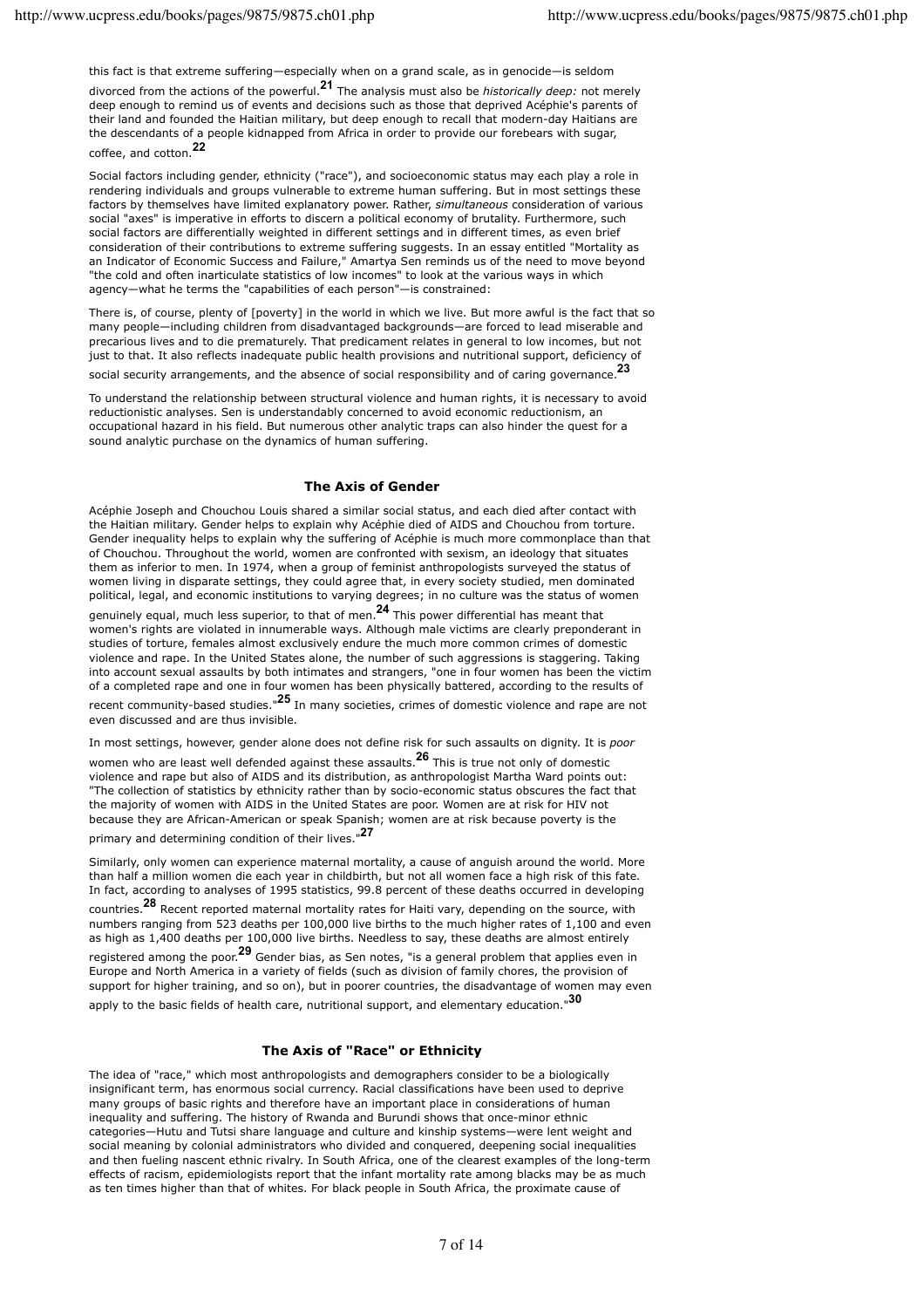increased rates of morbidity and mortality is lack of access to resources: "*Poverty* remains the primary cause of the prevalence of many diseases and widespread hunger and malnutrition among black South Africans."**31** The dismantling of the apartheid regime has not yet brought the dismantling of the structures of oppression and inequality in South Africa, and persistent social inequality is no

doubt the primary reason that HIV has spread so rapidly in sub-Saharan Africa's wealthiest nation.**<sup>32</sup>**

Significant mortality differentials between blacks and whites are also registered in the United States, which shares with South Africa the distinction of being one of the two industrialized countries failing to record mortality data by socioeconomic status. In 1988 in the United States, life expectancy at birth was 75.5 years for whites, 69.5 years for blacks. In the following decade, although U.S. life expectancies increased across the board, the gap between whites and blacks widened by another 0.6

years.**33** While these racial differentials in mortality have provoked a certain amount of discussion, public health expert Vicente Navarro recently pointed to the "deafening silence" on the topic of class differentials in mortality in the United States, where "race is used as a *substitute* for class." But in 1986, on "one of the few occasions that the U.S. government collected information on mortality rates (for heart and cerebrovascular disease) by class, the results showed that, by whatever indicators of class one might choose (level of education, income, or occupation), mortality rates are related to social class."**<sup>34</sup>**

Indeed, where the major causes of death (heart disease and cerebrovascular disease) are concerned, class standing is a clearer indicator than racial classification. "The growing mortality differentials between whites and blacks," Navarro concludes, "cannot be understood by looking only at race; they

are part and parcel of larger mortality differentials—class differentials."**35** The sociologist William Julius Wilson makes a similar point in his landmark study *The Declining Significance of Race,* where he argues that "trained and educated blacks, like trained and educated whites, will continue to enjoy the

advantages and privileges of their class status."**36** Although new studies, discussed in Chapters 5 and 6, show that race differentials persist even among the privileged, it is important to insist that it is the African American poor—and an analysis of the mechanisms of their impoverishment—who are being left out. At the same time, U.S. national aggregate income data that do not consider differential mortality by race and place miss completely the fact that African American men in Harlem have

shorter life expectancies than Bangladeshi men.**37** Again, as Sen remarks, race-based differences in life expectancy have policy implications, and these in turn are related to social and economic rights:

If the relative deprivation of blacks transcends income differentials so robustly, the remedying of this inequality has to involve policy matters that go well beyond just creating income opportunities for the black population. It is necessary to address such matters as public health services, educational facilities, hazards of urban life, and other social and economic parameters that influence survival chances. The picture of mortality differentials presents an entry into the problem of racial inequality in the United States that would be wholly missed if our economic analysis were to be confined only to traditional economic variables.**<sup>38</sup>**

## **Other Axes of Oppression**

Any distinguishing characteristic, whether social or biological, can serve as a pretext for discrimination and thus as a cause of suffering. Refugee or immigrant status is one that readily comes to mind, when thinking of the poor and the powerless. Sexual preference is another obvious example; homosexuality is stigmatized to varying degrees in many settings. "Gay bashing," like other forms of violent criminal victimization, is sure to have long-term effects. But crimes against gay men and women are again felt largely among the poor.

Questions about the relationship between homophobia and mortality patterns have come to the fore during the AIDS pandemic. In regard to HIV disease, homophobia may be said to lead to adverse outcomes if it "drives underground" people who would otherwise stand to benefit from preventive campaigns. But gay communities, at least middle-class ones in affluent nations, have been singularly effective in organizing a response to AIDS, and those most closely integrated into these communities

are among the most informed consumers of AIDS-related messages in the world.**<sup>39</sup>**

Homophobia may be said to hasten the development of AIDS if it denies services to those already infected with HIV. But this phenomenon has not been widely observed in the United States, where an "AIDS deficit"—fewer cases than predicted—has been noted among gay men, though not in other groups disproportionately afflicted with HIV disease in the early years of the epidemic: injection drug users, inner-city people of color, and persons originally from poor countries in sub-Saharan Africa or

the Caribbean.**40** Those engaged in sex work have not benefited from the AIDS deficit. However, males involved in prostitution are almost universally poor, and it may be their poverty, rather than their sexual preference, that puts them at risk of HIV infection. Many men involved in homosexual prostitution, particularly minority adolescents, do not necessarily identify themselves as gay.

None of this is to deny the ill effects of homophobia, even in a country as wealthy as the United States. The point is rather to call for more fine-grained, more systemic analyses of power and privilege in discussions about who is likely to have their rights violated and in what ways. We did not need the AIDS pandemic to teach us this. In *Maurice,* E.M. Forster explores English class politics as much as he does the affective experience of Maurice, an upper-middle-class man who falls in love with Clive, an aristocrat with the expected political ambitions. Maurice's liberation, it would seem, comes from his relationship with Alec, a servant on Clive's family estate. In a postscript to the book, Forster deplores the persecution of gays in England, noting that "police prosecutions will continue and

Clive on the bench will continue to sentence Alec on the dock. Maurice may get off."**<sup>41</sup>**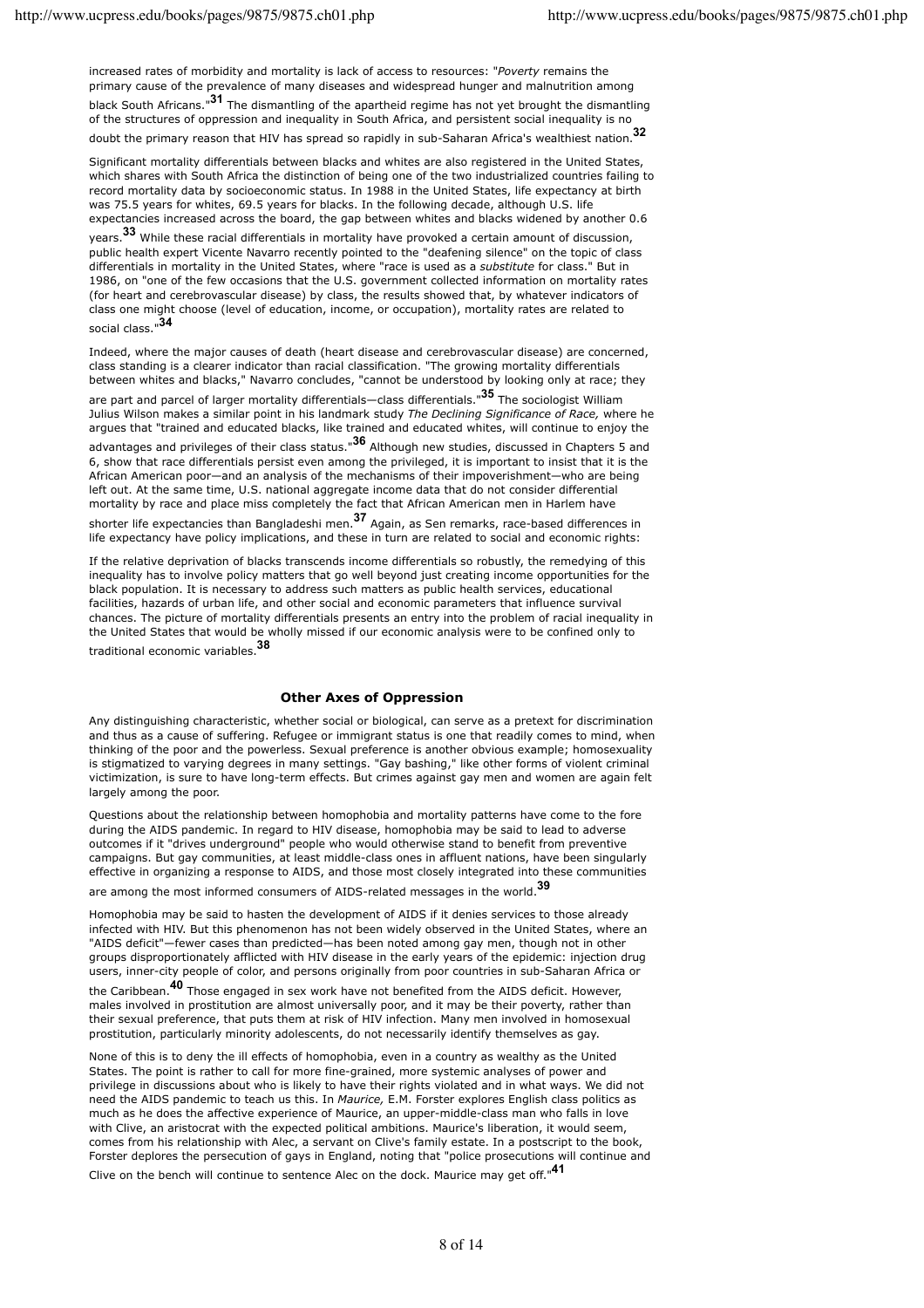# **The Conflation of Structural Violence and Cultural Difference**

Awareness of cultural differences has long complicated discussion of human suffering. Some anthropologists have argued that what outside observers construe as obvious assaults on dignity may in fact be longstanding cultural institutions highly valued by a society. Often-cited examples range from female circumcision in the Sudan to headhunting in the Philippines. Such discussions invariably appeal to the concept of cultural relativism, which has a long and checkered history in anthropology. Is every culture a law unto itself and answerable to nothing other than itself? In recent decades, confidence in reflexive cultural relativism faltered as anthropologists turned their attention to "complex societies" characterized by extremely inegalitarian social structures. Many found themselves unwilling to condone social inequity merely because it was buttressed by cultural beliefs, no matter how ancient or picturesque. Citizens of the former colonies also questioned cultural relativism as part of a broader critique of anthropology: for them, it appeared to be a mechanism for rationalizing and perpetuating inequalities between First and Third Worlds.**<sup>42</sup>**

But this question has not yet eroded a tendency, evident in many of the social sciences but perhaps particularly in anthropology, to confuse structural violence with cultural difference. Far too many ethnographies have conflated poverty and inequality, the end results of a long process of impoverishment, with "otherness." Quite often, such myopia does not come down to motives but

rather, as Talal Asad has suggested, to our "mode of perceiving and objectifying alien societies."**<sup>43</sup>** Part of the problem may be the ways in which the term "culture" is used. "The idea of culture," explains Roy Wagner approvingly in a book on the subject, "places the researcher in a position of

equality with his subjects: each 'belongs to a culture.'{hrs}"**44** The tragedy, of course, is that this equality, however comforting to the researcher, is entirely illusory. Anthropology has usually "studied down" steep gradients of power.

Such illusions suggest an important means of sustaining other misreadings—most notably, the conflation of poverty and cultural difference—for they suggest that the anthropologist and "his"

subject, being *from* different cultures, are *of* different worlds and *of* different times.**45** These sorts of misreadings, innocent enough when kept among scholars, are finding a more insidious utility within elite culture as it becomes increasingly *transnational*. Concepts of cultural relativism, and even arguments to reinstate the dignity of different cultures and "races," have been easily adopted and

turned to profit by some of the very agencies that perpetuate extreme suffering.**46** The abuse of the concept of cultural specificity is particularly insidious in discussions of suffering in general and of human rights abuses specifically: cultural difference, verging on a cultural determinism, is one of several forms of essentialism used to explain away assaults on dignity and suffering. Practices including torture are said to be "part of their culture" or "in their nature"—"their" designating either the victims, or the perpetrators, or both, as may be expedient.**<sup>47</sup>**

Such analytic vices are rarely questioned, even though systemic studies of extreme suffering suggest that the concept of culture should enjoy only an exceedingly limited role in explaining the *distribution* of misery. The role of cultural boundary lines in enabling, perpetuating, justifying, and interpreting suffering is subordinate to (though well integrated with) the national and international mechanisms that create and deepen inequalities. "Culture" does not explain suffering; it may at worst furnish an alibi.**<sup>48</sup>**

## **Structural Violence and Extreme Suffering**

At night I listen to their phantoms shouting in my ear shaking me out of lethargy issuing me commands I think of their tattered lives of their feverish hands reaching out to seize ours. It's not that they're begging they're demanding they've earned the right to order us to break up our sleep to come awake to shake off once and for all this lassitude.

Claribel Alegría, "Nocturnal Visits"

Clearly, no single axis can fully define increased risk for extreme human suffering. Efforts to attribute explanatory efficacy to one variable lead to immodest claims of causality, for wealth and power have often protected individual women, gays, and ethnic minorities from the suffering and adverse outcomes associated with assaults on dignity. Similarly, poverty can often efface the "protective" effects of status based on gender, race, or sexual orientation. Leonardo Boff and Clodovis Boff, liberation theologians writing from Brazil, insist on the primacy of the economic:

We have to observe that the socioeconomically oppressed (the poor) do not simply exist alongside other oppressed groups, such as blacks, indigenous peoples, women—to take the three major categories in the Third World. No, the "class-oppressed"—the socioeconomically poor—are the infrastructural expression of the process of oppression. The other groups represent "superstructural" expressions of oppression and because of this are deeply conditioned by the infrastructural. It is one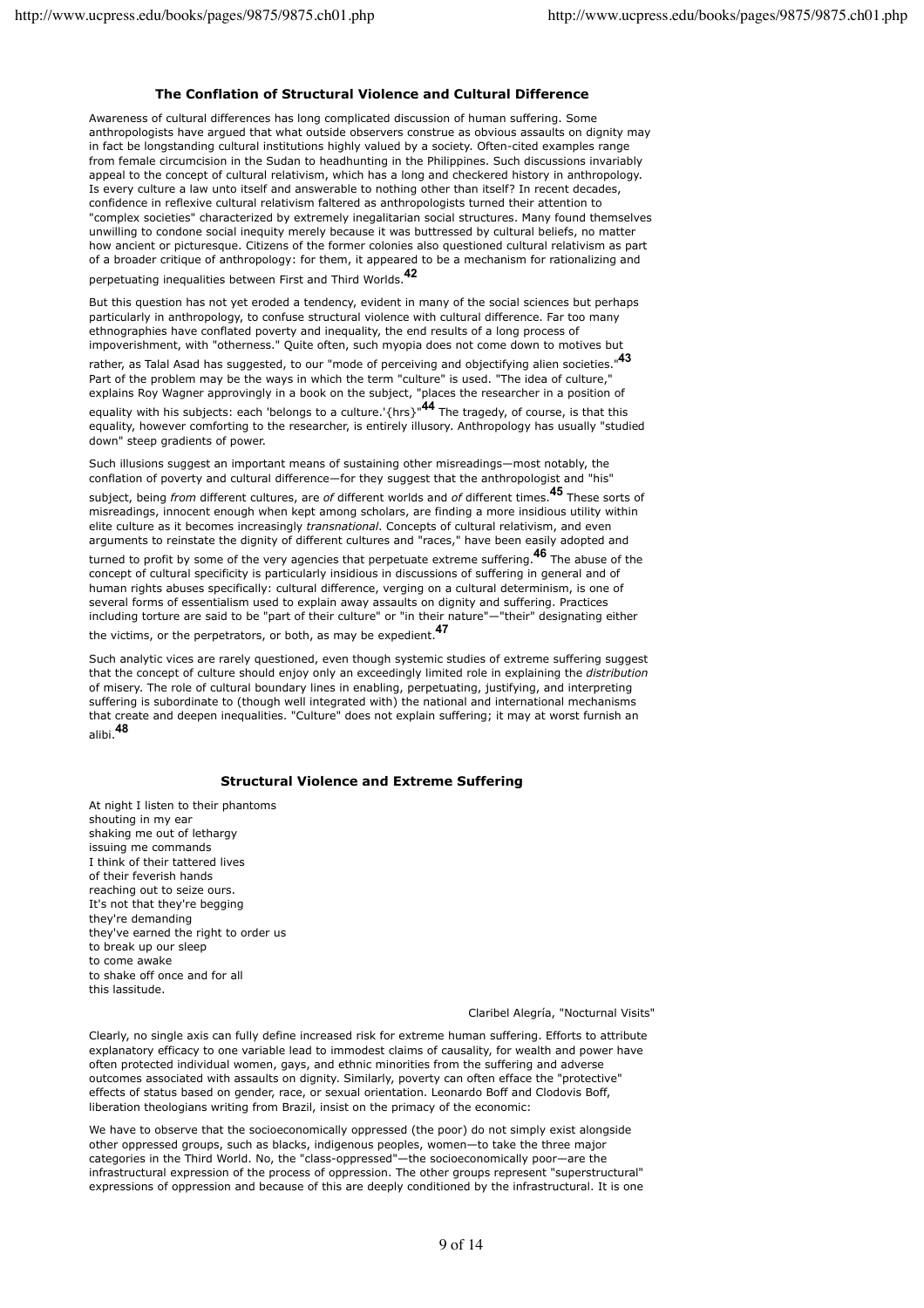thing to be a black taxi-driver, quite another to be a black football idol; it is one thing to be a woman working as a domestic servant, quite another to be the first lady of the land; it is one thing to be an Amerindian thrown off your land, quite another to be an Amerindian owning your own farm.**<sup>49</sup>**

This is not to deny that sexism or racism has serious negative consequences, even in the wealthy countries of North America and Europe. The point is simply to call for more honest discussions of who is likely to suffer and in what ways.

The capacity to suffer is, clearly, a part of being human. But not all suffering is equivalent, in spite of pernicious and often self-serving identity politics that suggest otherwise. Physicians practice triage and referral daily. What suffering needs to be taken care of first and with what resources? It *is* possible to speak of extreme human suffering, and an inordinate share of this sort of pain is currently endured by those living in poverty. Take, for example, illness and premature death, the leading cause of extreme suffering in many places in the world. In a striking departure from previous, staid reports, the World Health Organization now acknowledges that poverty is the world's greatest killer: "Poverty wields its destructive influence at every stage of human life, from the moment of conception to the grave. It conspires with the most deadly and painful diseases to bring a wretched existence to all those who suffer from it."**<sup>50</sup>**

Today, the world's poor are the chief victims of structural violence—a violence that has thus far defied the analysis of many who seek to understand the nature and distribution of extreme suffering. Why might this be so? One answer is that the poor are not only more likely to suffer; they are also less likely to have their suffering noticed, as Chilean theologian Pablo Richard, noting the fall of the Berlin Wall, has warned: "We are aware that another gigantic wall is being constructed in the Third World, to hide the reality of the poor majorities. A wall between the rich and poor is being built, so that poverty

does not annoy the powerful and the poor are obliged to die in the silence of history."**<sup>51</sup>**

The task at hand, if this silence is to be broken, is to identify the forces conspiring to promote suffering, with the understanding that these are differentially weighted in different settings. If we do this, we stand a chance of discerning the causes of extreme suffering and also the forces that put some at risk for human rights abuses, while others are shielded from risk. No honest assessment of the current state of human rights can omit an analysis of structural violence, as the following chapters attempt to show.

### **NOTES**

**<sup>1</sup>** The embodiment paradigm, for which we are to some extent indebted to Merleau-Ponty (e.g., 1945), has been used widely in medical anthropology. For a helpful review, see Csordas 1990 and 1994.

**<sup>2</sup>** Sidney Mintz reminds us of the non-newness of many of the global phenomena under study today. More specifically, the history of Haiti and much of the Caribbean presages current critiques concerning transnationalism:

Why, then, has the vocabulary of those events become so handy for today's transnationalists? Is one entitled to wonder whether this means that the world has now become a macrocosm of what the Caribbean region was, in the 16th century? If so, should we not ask what took the world so long to catch up—especially since what is happening now is supposed to be qualitatively so different from the recent past? Or is it rather that the Caribbean experience was merely one chapter of a book being written, before the name of the book—world capitalism—became known to its authors? (Mintz 1997, p. 120).

**<sup>3</sup>** Weise 1971, p. 38.

**<sup>4</sup>** Galeano 1973, p. 112. It's worth noting that those with miserable jobs are nonetheless considered fortunate in a country where unemployment is estimated, by the omniscient Central Intelligence Agency, at 70 percent (U.S. Central Intelligence Agency 2001). It's no wonder that the CIA is interested in the matter: Haiti was, until quite recently, one of the world's leading assemblers of U.S. goods. For more on the conditions of Haitian workers in U.S.-owned offshore assembly plants, see Kernaghan 1993. Of course, U.S. industries are not alone in exploiting cheap Haitian labor, as evidenced by a recent report on labor conditions on the orange plantations that lend Grand Marnier liqueur its distinctive tang; see Butler 2000.

**<sup>5</sup>** In addition to standard indices of well-being and development, the "human suffering index" takes into account such factors such as access to clean drinking water, daily caloric intake, religious and political freedom, respect for civil rights, and degree of gender inequality. For information about the human suffering index and how it was derived, see the Web site at *http://www.basics.org/programs /basics1/haiti.html*.

**<sup>6</sup>** Depending on the source, the demographic statistics vary. According to the World Health Organization's *World Health Report 2000,* life expectancy at birth is 52.8 years, while the mortality rate for children under five is 115.5 per 1,000 births (World Health Organization 2000c). The CIA, which should know, reports even grimmer statistics: life expectancy of 47.5 years for men and 49.2 years for women (U.S. Central Intelligence Agency 2001). Life expectancy is likely lower and mortality rates are likely higher in the Central Plateau than elsewhere in Haiti. See also United Nations Development Programme 2001.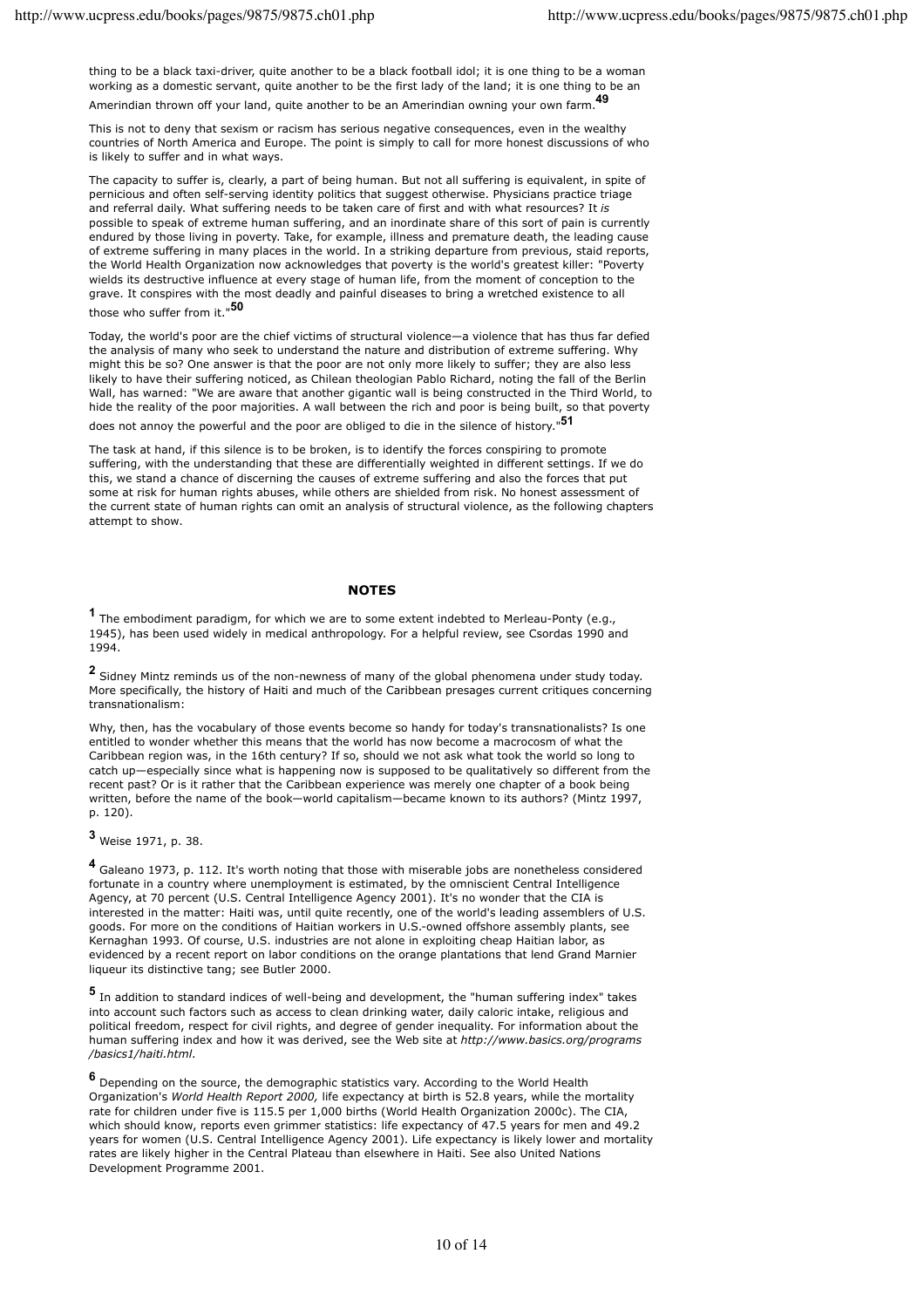**<sup>7</sup>** For reviews of morbidity and mortality in Haiti, see the reports from the World Health Organization (WHO) and the United Nations Development Programme (UNDP) mentioned in note 6. The Pan American Health Organization (PAHO) regularly updates its data on Haiti (see Pan American Health Organization 2001). For a review of health trends in central Haiti, see Farmer and Bertrand 2000 as well as Farmer 1999b; the latter volume also presents pertinent information on HIV and tuberculosis in Haiti. Those seeking the latest available data on HIV should consult UNAIDS/World Health Organization 2000, with updated information on the Web. Underreporting, in large part a result of weak surveillance, is a major hindrance to those seeking to interpret official data and its echoes by the PAHO or the WHO. For example, the PAHO noted that Haiti reported 10,237 cases of tuberculosis in 1991, giving an estimated incidence of 154.7 per 100,000 population. In that same period (May 1990 to August 1992), Desormeaux and colleagues performed a house-to-house survey in Cité Soleil, an urban slum, and came up with a figure of 2,281 per 100,000 population. Among the HIV-infected, TB prevalence exceeded 5,770 per 100,000 population. See Pan American Health Organization 2001; Desormeaux, Johnson, Coberly, et al. 1996.

**<sup>8</sup>** It's hard to think of a more compelling example than the 1981 massacre of all the inhabitants of El Mozote, El Salvador, by U.S.-trained and U.S.-funded troops. Leigh Binford lays out the challenges faced by those who would bring such events to broader attention:

From January 1983 through December 1989, "El Mozote" was cited in a mere fifteen articles published in major U.S. and Canadian newspapers. (During this same period the U.S. government provided the Salvadoran military with more than \$500 million in direct military assistance.) . . . The coverage of El Mozote shows us that for the journalists, no less than for most people of the West, the daily lives of billions of people in the rest of the world do not exist outside the parameters of crisis or scandal: hurricanes, earthquakes, volcanic eruptions, droughts, crop failures, and civil wars (1996, p. 4).

**<sup>9</sup>** The names of the Haitians cited here have been changed, as have the names of their home villages.

**10** There is a large literature concerning the impact of dams on the lives of those displaced. In anthropology, a classic example would be the 1971 study by Elizabeth Colson. Alaka Wali (1989) charts the fate of those displaced by a hydroelectric dam in eastern Panama. Two different, more recent books on this subject provide poignant examples of the consequences of building big dams: Arundhati Roy's *Cost of Living* (1999) includes a passionate protest against the Sardar Samovar Dam in the Narmada Valley of India; Patrick McCully's *Silenced Rivers: The Ecology and Politics of Large Dams* (1996) details the specific effects of big dams on the health of the displaced (see esp. McCully's chapter "Dams and Disease," pp. 86-100). Michael Ignatieff outlines the links between human rights and dam projects in specific terms:

A human rights perspective on development, for example, would be critical of any macroeconomic strategy that purchased aggregate economic growth at the price of the rights of significant groups of individuals. A dam project that boosts electro-generation capacity at the price of flooding the lands of poor people without compensation and redress is an injustice, even if the aggregate economic benefit of such a measure is clear (2001, p. 167).

**<sup>11</sup>** Chapter 2 discusses this matter in greater detail. For a comprehensive and well-documented overview of the plight of Haitian refugees, see "Symposium: The Haitian Refugee Crisis: A Closer Look" 1993, a special issue of the *Georgetown Immigration Law Journal.* In an excellent overview of the roots of human rights violations in Haiti, an essay in that issue describes the Reagan-Duvalier pact (Executive Order 12,324 issued by Ronald Reagan on September 29, 1981) as follows:

The Interdiction Program worked with grim efficiency during the Duvalier era. From its inception in late 1981, thousands of Haitians have been stopped and forcibly repatriated to Haiti. In every case, the Coast Guard destroyed the Haitian vessel and the Coast Guard cutter returned crowded with Haitian asylum-seekers to Port-au-Prince. Despite well-documented evidence of gross and systematic human rights abuses during the Duvalier era and under the succeeding military governments, all but eight of the approximately 23,000 interdicted Haitians were returned to Haiti from October 1981 to September 1991 when President Aristide was overthrown in a military coup. Interviews conducted on the Coast Guard cutters were inherently flawed and help explain the blanket finding that all those interdicted were "economic refugees" (O'Neill 1993, p. 96).

O'Neill also provides a figure of 24,559 Haitian refugees applying for asylum during this period.

**<sup>12</sup>** For more on U.S. aid to the military "governments" of post-Duvalier Haiti, see Farmer 1994 and Ridgeway 1994. Hancock (1989) also discusses the impact of U.S. aid to the Duvalier regimes.

**<sup>13</sup>** This topic is discussed, at greater length and in general terms, in Farmer, Connors, and Simmons 1996. Concerning the expanding epidemic of HIV in Haiti and its relationship to structural violence, see Farmer 1992a and 1999c. For more on the situation currently confronted by Haitian women, most of whom live in poverty, see the review by Neptune-Anglade (1986) and the testimonies collected by Racine (1999). More recently, Beverly Bell (2001) documents stories of Haitian women's struggles for survival as well as resistance against tyranny and terror.

**<sup>14</sup>** For an overview of the human rights situation after the 1991 coup, see Americas Watch and the National Coalition for Haitian Refugees 1993 and O'Neill 1993. For a review of these and other reports, see Farmer 1994. Additional reports include Inter-American Commission on Human Rights 1994 and United Nations Human Rights Commission 1995 as well as the report on internal displacement issued in 1994 by Human Rights Watch/Americas, Jesuit Refugee Service/USA, and the National Coalition for Haitian Refugees.

Toward the end of the Cédras-led coup, which led to thousands of outright murders, the army and paramilitary began a campaign of politically motivated rape. One survey terms this campaign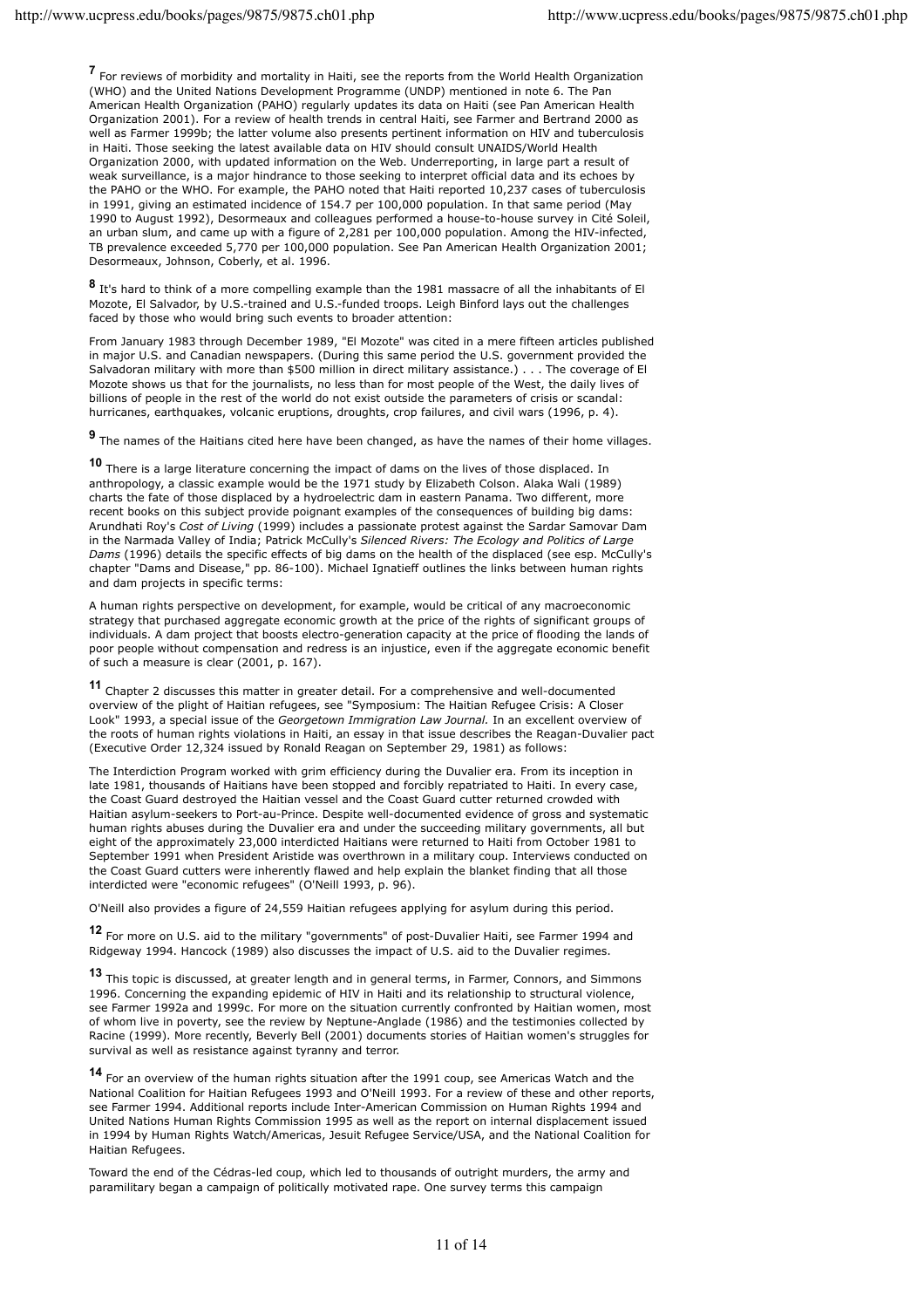"arguably the greatest crime against womankind in the Caribbean since slavery" (Rey 1999, p. 74). See also Human Rights Watch/Americas and National Coalition for Haitian Refugees 1994. It was during these years that our clinic received its first rape victims (Farmer 1996a); one of my patients went on to testify about politically motivated rapes in a hearing on this topic held by the Organization of American States.

**<sup>15</sup>** Some would argue that the relationship between individual agency and supraindividual structures forms the central problematic of contemporary social theory. I have tried, in this discussion, to avoid what Pierre Bourdieu has termed "the absurd opposition between individual and society," and here acknowledge the influence of Bourdieu, who has contributed enormously to the debate on structure and agency. For a concise statement of his (often revised) views on this subject, see Bourdieu 1990. That a supple and fundamentally nondeterministic model of agency would have such a deterministic—and pessimistic—"feel" is largely a reflection of my topic, suffering, and my "fieldwork site," which is Haiti. The relationship between agency and human rights is traced by Ignatieff, among others:

We know from historical experience that when human beings have defensible rights—when their agency as individuals is protected and enhanced—they are less likely to be abused and oppressed. On these grounds, we count the diffusion of human rights instruments as progress even if there remains an unconscionable gap between the instruments and the actual practices of states charged to comply with them  $(2001, p. 4)$ .

**<sup>16</sup>** Chopp 1986, p. 2.

**<sup>17</sup>** I have made this argument at greater length elsewhere; see Farmer 1992a, chap. 22. The term "historical system" is used following Immanuel Wallerstein, who for many years has argued that even the most far-flung locales—Haiti's Central Plateau, for example—are part of the same social and economic nexus: "By the late nineteenth century, for the first time ever, there existed only one historical system on the globe. We are still in that situation today" (Wallerstein 1987, p. 318). See also his initial, magisterial formulation, *The Modern World-System: Capitalist Agriculture and the Origins of the European World-Economy in the Sixteenth Century* (1974).

**<sup>18</sup>** Chopp 1986, p. 2. See also the works of Gustavo Gutiérrez (1973 and 1983, for example), who has written a great deal about the meaning of suffering in the twentieth century. (These books are cited more extensively in Chapter 5.) For anthropological studies of liberation theology in social context, see Burdick 1993 and Lancaster 1988.

**<sup>19</sup>** Boff 1989, p. 20.

**<sup>20</sup>** Brown 1993, p. 44.

**<sup>21</sup>** The connections between the fecklessness of the powerful and the fates of the fragile have been well traced. The political economy of genocide is explored in Simpson 1993; see also Aly, Chroust, and Pross 1994. On the transnational political economy of human rights abuses, see Chomsky and Herman 1979a and 1979c, a two-volume study. When Mike Davis explores "late Victorian holocausts," which led to some fifty million deaths, he concludes that "we are not dealing, in other words, with 'lands of famine' becalmed in stagnant backwaters of world history, but with the fate of tropical humanity at the precise moment (1870-1914) when its labor and products were being dynamically conscripted into a London-centered world economy. Millions died, not outside the 'modern world system,' but in the very process of being forcibly incorporated into its economic and political structures" (2001, p. 9).

**<sup>22</sup>** For historical background on Haiti, see James 1980, Mintz 1974, and Trouillot 1990.

**<sup>23</sup>** Sen 1998, p. 2.

**<sup>24</sup>** Rosaldo and Lamphere 1974. For differing views, see Leacock 1981.

**<sup>25</sup>** Koss, Koss, and Woodruff 1991, p. 342. From November 1995 to May 1996, the National Institute of Justice and the Centers for Disease Control jointly conducted a national telephone survey that confirmed the high rates of assault against U.S. women (Tjaden and Thoennes 1998). See also Bachman and Saltzman 1995.

**<sup>26</sup>** It is important to note, however, that in many societies upper-class or upper-caste women are also subject to laws that virtually efface marital rape. The study by Koss, Koss, and Woodruff (1991) includes this crime with other forms of criminal victimization, but such information is collected only through community-based surveys.

**<sup>27</sup>** Ward 1993, p. 414.

**<sup>28</sup>** A recent joint report by WHO, UNICEF, and UNFPA on estimated maternal mortality for 1995 notes that of the 515,000 estimated maternal deaths worldwide, only 0.2 percent, or 1,200, occurred in industrialized countries. The lifetime risk of maternal death for women in such countries is calculated at 1:4,085, whereas for women in developing nations, the risk is much higher, at 1:61. In fact, for the subgroup of countries characterized as "least developed"—of which Haiti is one—the estimated risk of maternal death is, tragically, even higher, at 1:16 (World Health Organization, United Nations Children's Fund, United Nations Population Fund 2001, p. 48).

**<sup>29</sup>** The maternal mortality rate (MMR) of 523 deaths is for the year 2000 and is based on reports from the national health authority to PAHO; see Pan American Health Organization 2001. The much higher rate of 1,100 maternal deaths per 100,000 live births comes from the joint report published by WHO,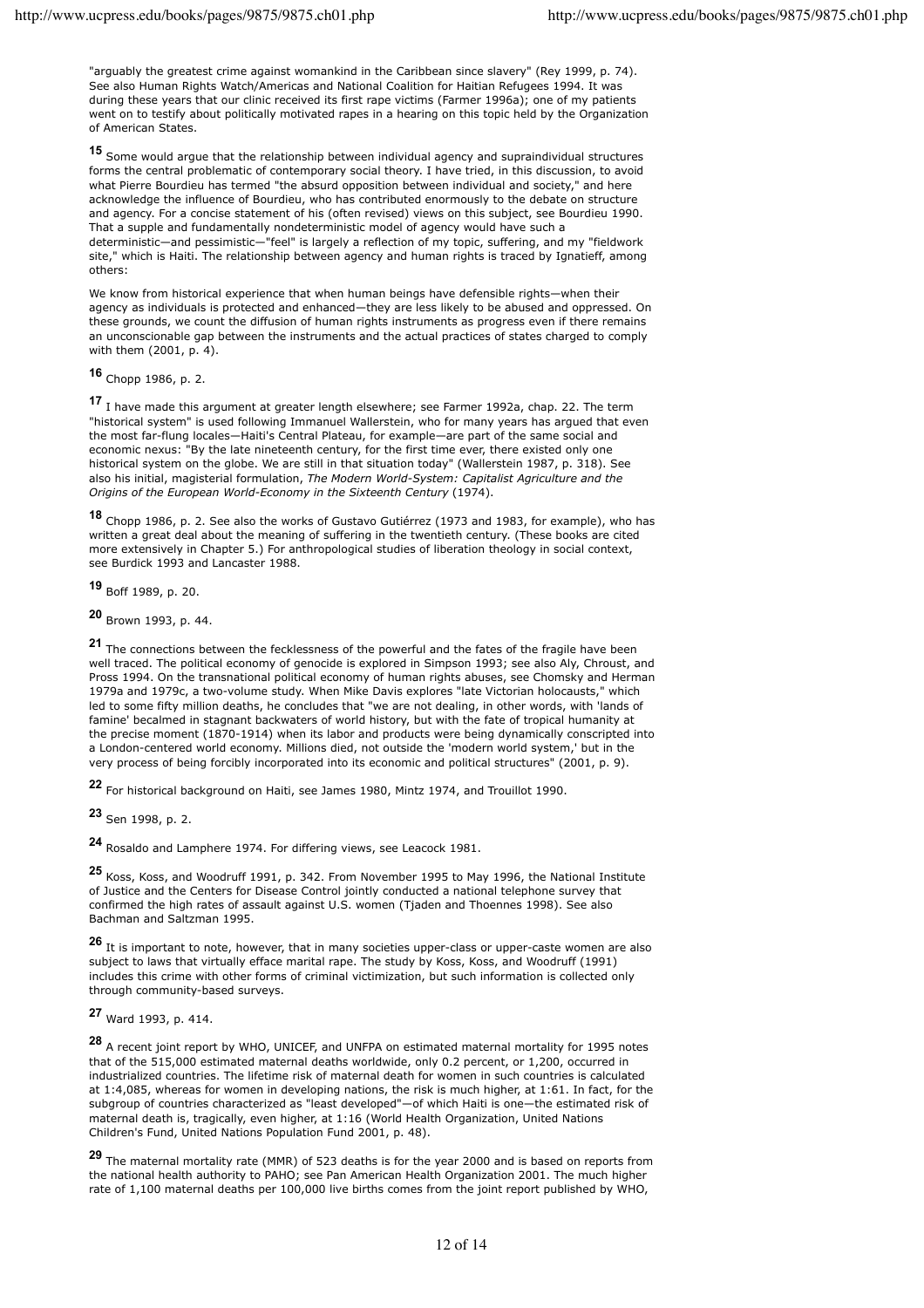UNICEF, and UNFPA; see World Health Organization, United Nations Children's Fund, United Nations Population Fund 2001 (p. 44). These numbers are likely to be even higher if one measures maternal mortality at the community level. The only community-based survey done in Haiti, conducted in 1985 around the town of Jacmel in southern Haiti, found that maternal mortality was 1,400 per 100,000 live births (Jean-Louis 1989). During that same period, "official" statistics reported much lower rates for Haiti, ranging from an MMR of 230 for the years 1980-87 (United Nations Development Programme 1990, p. 148) and an MMR of 340 for 1980-85 to a higher estimate in the years that followed, 1987-92, of 600 maternal deaths per 100,000 live births (World Bank 1994a, p. 148). For additional maternal mortality data from that period, see World Health Organization 1985.

**<sup>30</sup>** Sen 1998, p. 13. For an in-depth discussion of the population-based impact of gender bias in poor countries, see Sen's classic essay on "missing women" (Sen 1992b).

Sen summarizes the potential impact of public action in poor regions by examining Kerala state:

Kerala's experience suggests that "gender bias" against females can be radically changed by public action—involving both the government and the public itself—especially through female education, opportunities for women to have responsible jobs, women's legal rights on property, and by enlightened egalitarian politics. Correspondingly, the problem of "missing women" can also be largely solved through social policy and political radicalism. Women's movements can play a very important part in bringing about this type of change, and in making the political process in poor countries pay serious attention to the deep inequalities from which women suffer. It is also interesting to note, in this context, that the narrowly economic variables, such as GNP or GDP per head, on which so much of standard development economics concentrates, give a very misleading picture of economic and social progress (1998, p. 15).

**<sup>31</sup>** Nightingale, Hannibal, Geiger, et al. 1990, p. 2098; emphasis added. For a more in-depth account, and a more complicated view of the mechanisms by which apartheid and the South African economy are related to disease causation, see Packard 1989.

**<sup>32</sup>** Although HIV is said to have recently "taken off" among South Africa's black population, it has been, from the beginning, an epidemic disproportionately affecting black people in that country. South African data indicate that in 1994, when seventeen white women were diagnosed with AIDS, almost fifteen hundred black women—nearly one hundred times as many—had the disease (Department of Health, South Africa 1995, p. 67).

Even after the dismantling of the apartheid system, HIV continues to disproportionately affect black South Africans (Lurie, Harrison, Wilkinson, et al. 1997). As Chapman and Rubenstein (1998) note in a report for the American Association for the Advancement of Science and Physicians for Human Rights, "the epidemiology of the HIV/AIDS epidemic . . . demonstrates the link between poverty, low status and vulnerability to infection" (p. 20). They report the "rigid segregation of health facilities; grossly disproportionate spending on the health of whites as compared to blacks, resulting in world-class medical care for whites while blacks were usually relegated to overcrowded and filthy facilities; public health policies that ignored diseases primarily affecting black people; and the denial of basic sanitation, clean water supply, and other components of public health to homelands and townships" (p. xix). Along with being denied medical services, many black South Africans were forced to relocate to townships and were later forced, by economic conditions, to live in squatter settlements on the outskirts of cities, creating a culture of migration and disrupted family ties (pp. 18-20). As Lurie and colleagues note, "migrant labour was a central tenet of apartheid, which sought to create a steady flow of cheap black labour to South Africa's mines, industries and farms. A myriad of laws prohibited black South Africans from settling permanently in 'whites only' areas, and as a result, migration patterns in South Africa tend to be circular, with men maintaining close links with their rural homesteads" (1997, p. 18).

This forced system of migration has had a distinct impact on the shaping of the AIDS epidemic. As Carol Kaufman explains, "the system of labor migration remains deeply entrenched, and women who have partners involved in labor circulation are especially vulnerable to unprotected sexual intercourse as well as STDs and HIV/AIDS transmission" (1998, p. 432). Quarraisha and Salim Abdool Karim cite a 1998 study conducted in rural South Africa which found that "women whose partners spent 10 or fewer nights per month at home had an HIV prevalence of 13.7% compared with 0% in women who spent more than 10 nights in a month with their partners" (1999, p. 139). See Lurie, Harrison, Wilkinson, et al. 1997 for further documentation of this link. Furthermore, data from 1994 reveal that poverty is rampant in South Africa, with close to two-thirds of black households surviving below the minimum subsistence level (Chapman and Rubenstein 1998, p. 20).

**<sup>33</sup>** The National Center for Health Statistics (1998) reported life expectancies at birth in 1996 as 76.8 years for whites and 70.2 years for blacks. Two years later, the same sources suggest a heartening trend: reported life expectancies increased to 77.3 for whites and 71.3 for blacks (National Center for Health Statistics 2000). But the discrepancy is still on the order of 9 to 10 percent of lifespan. For a detailed discussion of recent health status disparities and leading causes of death for African Americans, see Byrd and Clayton 2002, pp. 519-45.

**<sup>34</sup>** Navarro 1990, p. 1238.

**<sup>35</sup>** Ibid., p. 1240.

**<sup>36</sup>** Wilson 1980, p. 178.

**<sup>37</sup>** McCord and Freeman 1990.

**<sup>38</sup>** Sen 1998, p. 17.